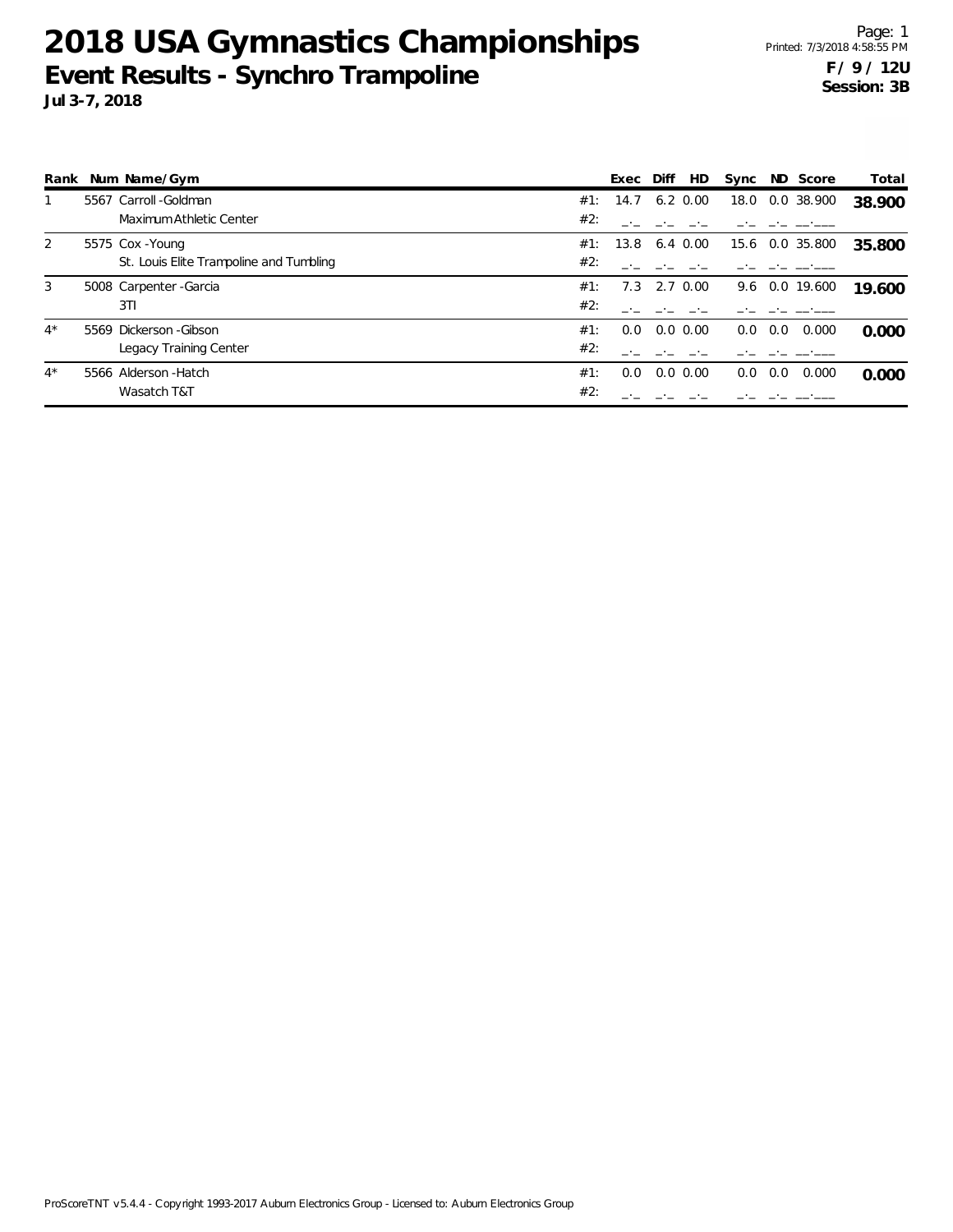|  | Rank Num Name/Gym        |  |  |                                                                                                                                                                                                                                                                                                                        | Exec Diff HD Sync ND Score | Total                                              |
|--|--------------------------|--|--|------------------------------------------------------------------------------------------------------------------------------------------------------------------------------------------------------------------------------------------------------------------------------------------------------------------------|----------------------------|----------------------------------------------------|
|  | 4400 Kosarikov - Sheyman |  |  |                                                                                                                                                                                                                                                                                                                        |                            | #1: 15.5 7.1 0.00 16.8 $\frac{1}{2}$ 39.400 39.400 |
|  | Tornado Sport Club       |  |  |                                                                                                                                                                                                                                                                                                                        |                            |                                                    |
|  | 5568 Center-Rozenshteyn  |  |  |                                                                                                                                                                                                                                                                                                                        |                            | #1: 13.7 6.9 0.00 14.4 $\frac{1}{2}$ 35.000 35.000 |
|  | Elite Trampoline Academy |  |  | #2: $\frac{1}{2}$ $\frac{1}{2}$ $\frac{1}{2}$ $\frac{1}{2}$ $\frac{1}{2}$ $\frac{1}{2}$ $\frac{1}{2}$ $\frac{1}{2}$ $\frac{1}{2}$ $\frac{1}{2}$ $\frac{1}{2}$ $\frac{1}{2}$ $\frac{1}{2}$ $\frac{1}{2}$ $\frac{1}{2}$ $\frac{1}{2}$ $\frac{1}{2}$ $\frac{1}{2}$ $\frac{1}{2}$ $\frac{1}{2}$ $\frac{1}{2}$ $\frac{1}{2$ |                            |                                                    |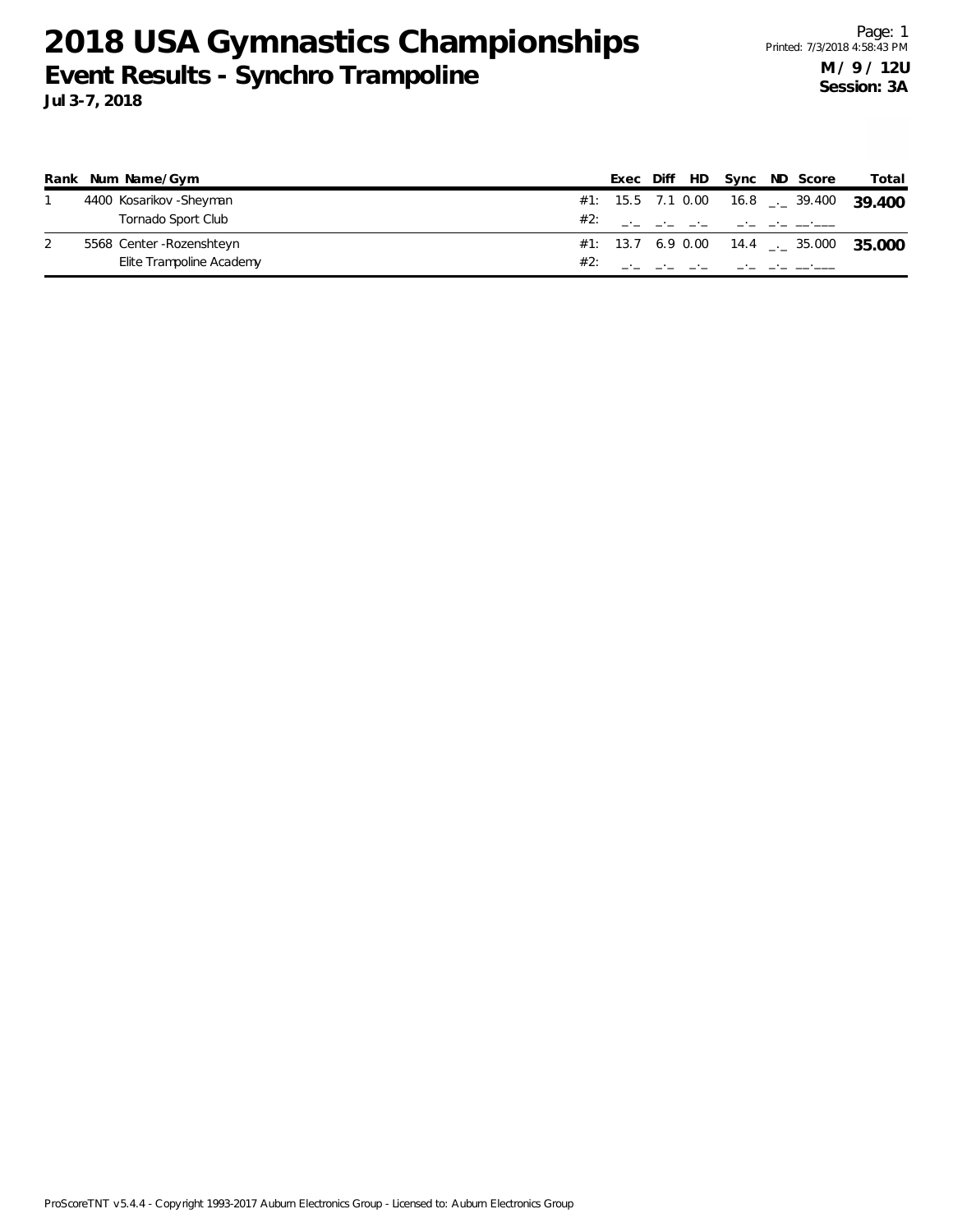|   | Rank Num Name/Gym            |     | Exec              | Diff | HD            | Sync | ND Score                | Total  |
|---|------------------------------|-----|-------------------|------|---------------|------|-------------------------|--------|
|   | 5554 Deller-Slick            | #1: | 15.6              |      | 7.1 0.00      |      | $17.8$ $_{--}$ 40.500   | 40.500 |
|   | Oklahoma Extreme Tumbling    | #2: |                   |      |               |      |                         |        |
| 2 | 5555 Fisher-Stidman          | #1: | 14.5 7.1 0.00     |      |               | 17.0 | $\frac{1}{2}$ 38.600    | 38.600 |
|   | Oklahoma Extreme Tumbling    | #2: |                   |      |               |      |                         |        |
| 3 | 5338 Banaszak - Vander Wegen |     | #1: 14.7 5.9 0.00 |      |               |      | $17.6$ $_{\sim}$ 38.200 | 38.200 |
|   | Scamps Gymnastics            | #2: |                   |      |               |      |                         |        |
| 4 | 5352 DeGuelle - Whatley      | #1: | 15.0              |      | 5.6 0.00      |      | 16.6 -0.4 36.800        | 36.800 |
|   | Powerhouse TNT Gymnastics    | #2: |                   |      |               |      |                         |        |
| 5 | 5165 Charlton - Moody        | #1: | 14.4              |      | $5.1 \ 0.00$  |      | 16.2 -2.0 33.700        | 33.700 |
|   | <b>Gymnast Factory</b>       | #2: |                   |      |               |      |                         |        |
| 6 | 5019 Desyatnik - Vapnik      | #1: | 7.6               |      | $2.7 \, 0.00$ |      | 9.6 $\qquad$ $-$ 19.900 | 19.900 |
|   | Tornado Sport Club           | #2: |                   |      |               |      |                         |        |